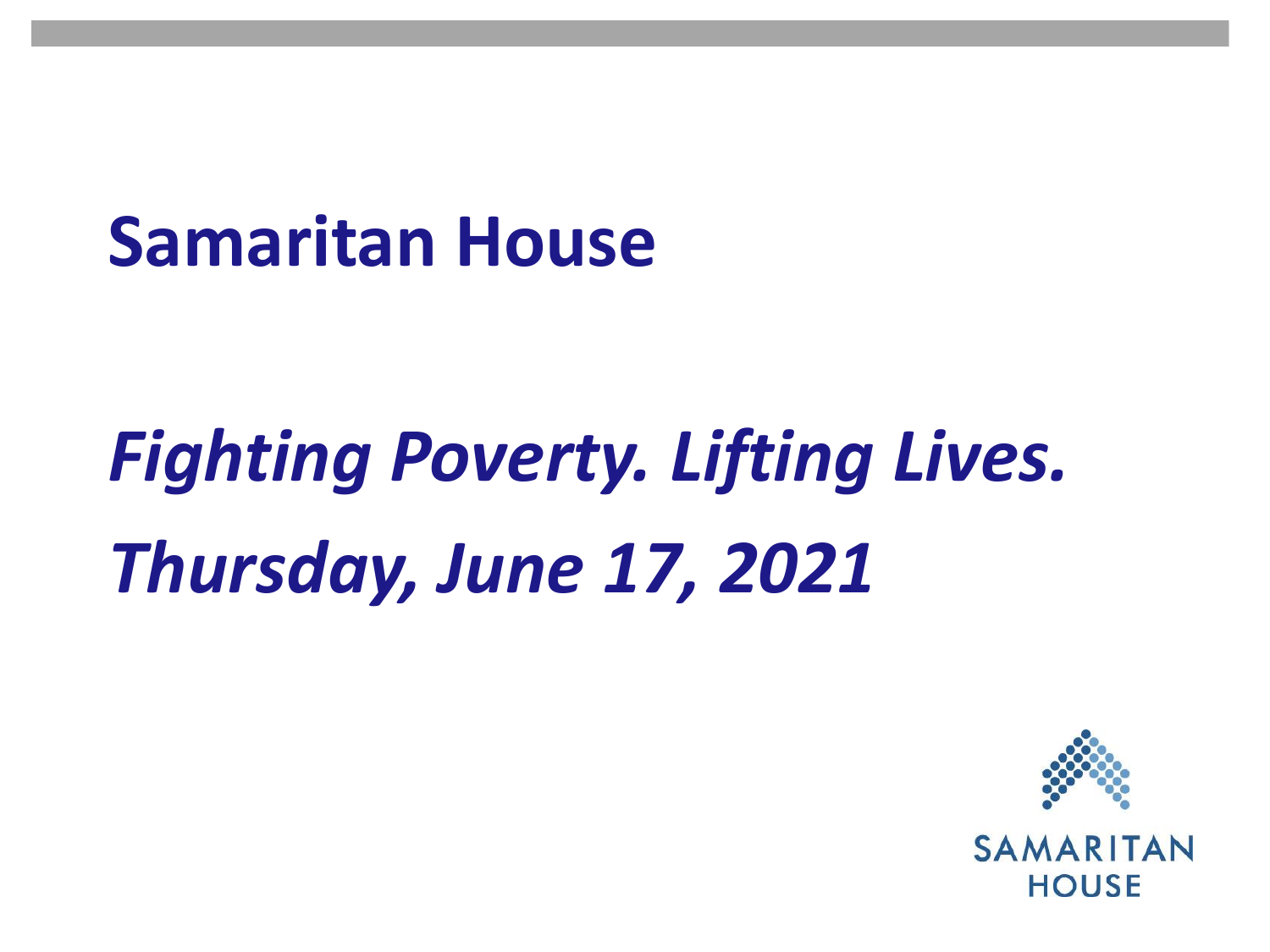## *Mission: To improve lives, promote self-sufficiency, and preserve dignity*

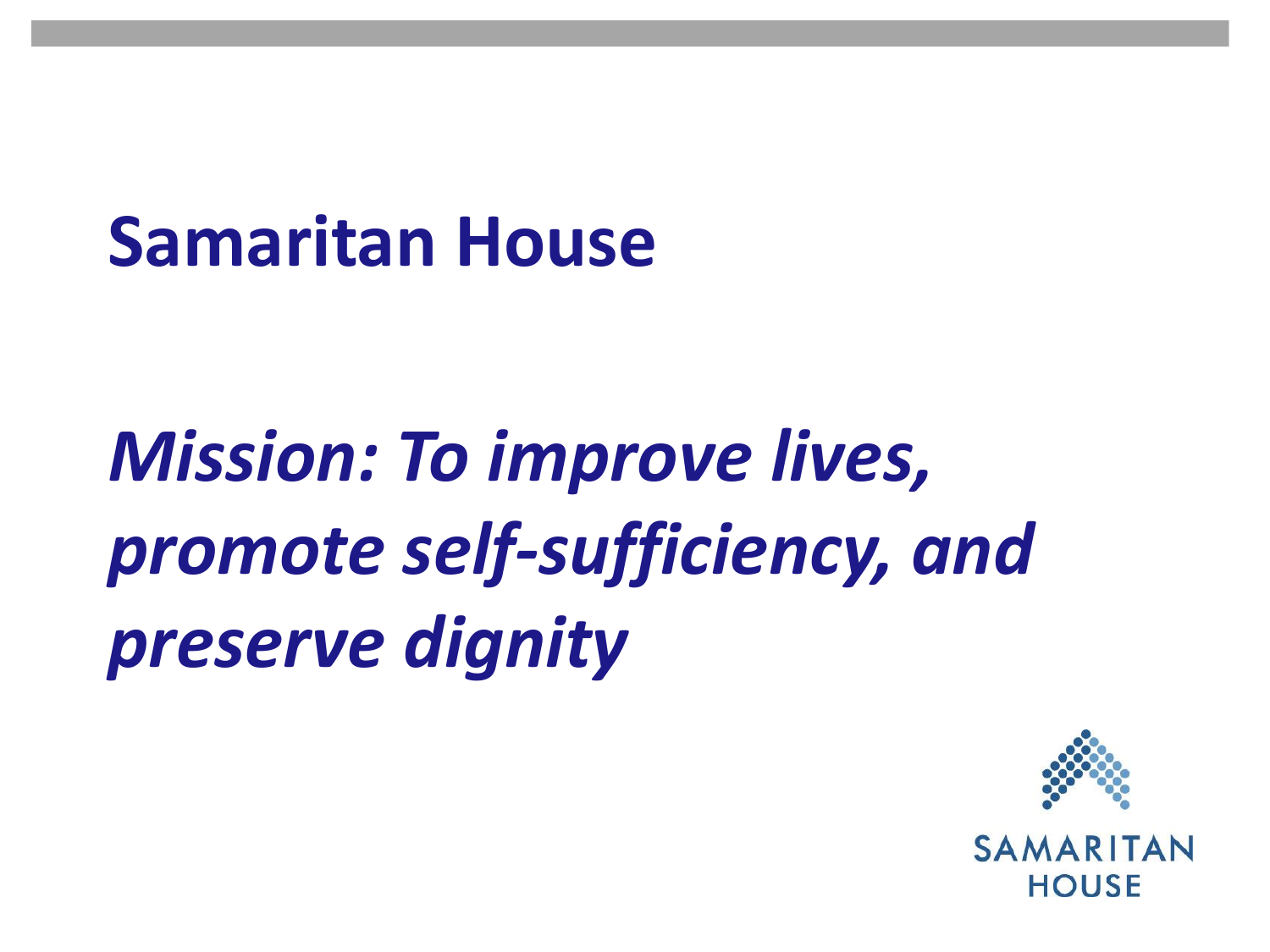

SAMARITAN **HOUSE** 



The names by which you know our Samaritan House Programs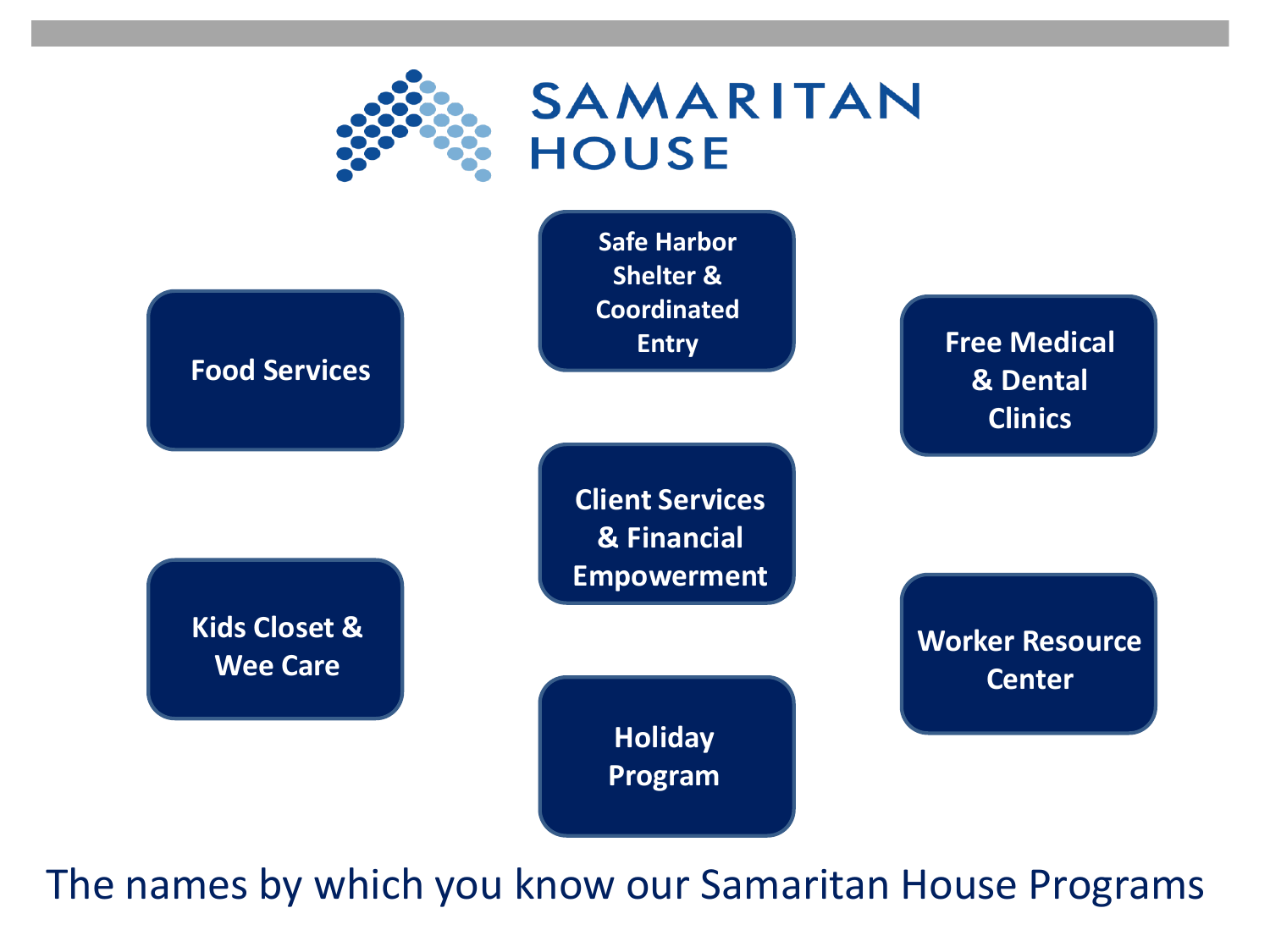#### **CA COVID-19 Rent Relief Now Available**

- If you have experienced a financial hardship due to COVID-19;
- If you have past due rent or utilities; and
- If you have a household income that is not more than 80% of the Area Median Income (AMI)…

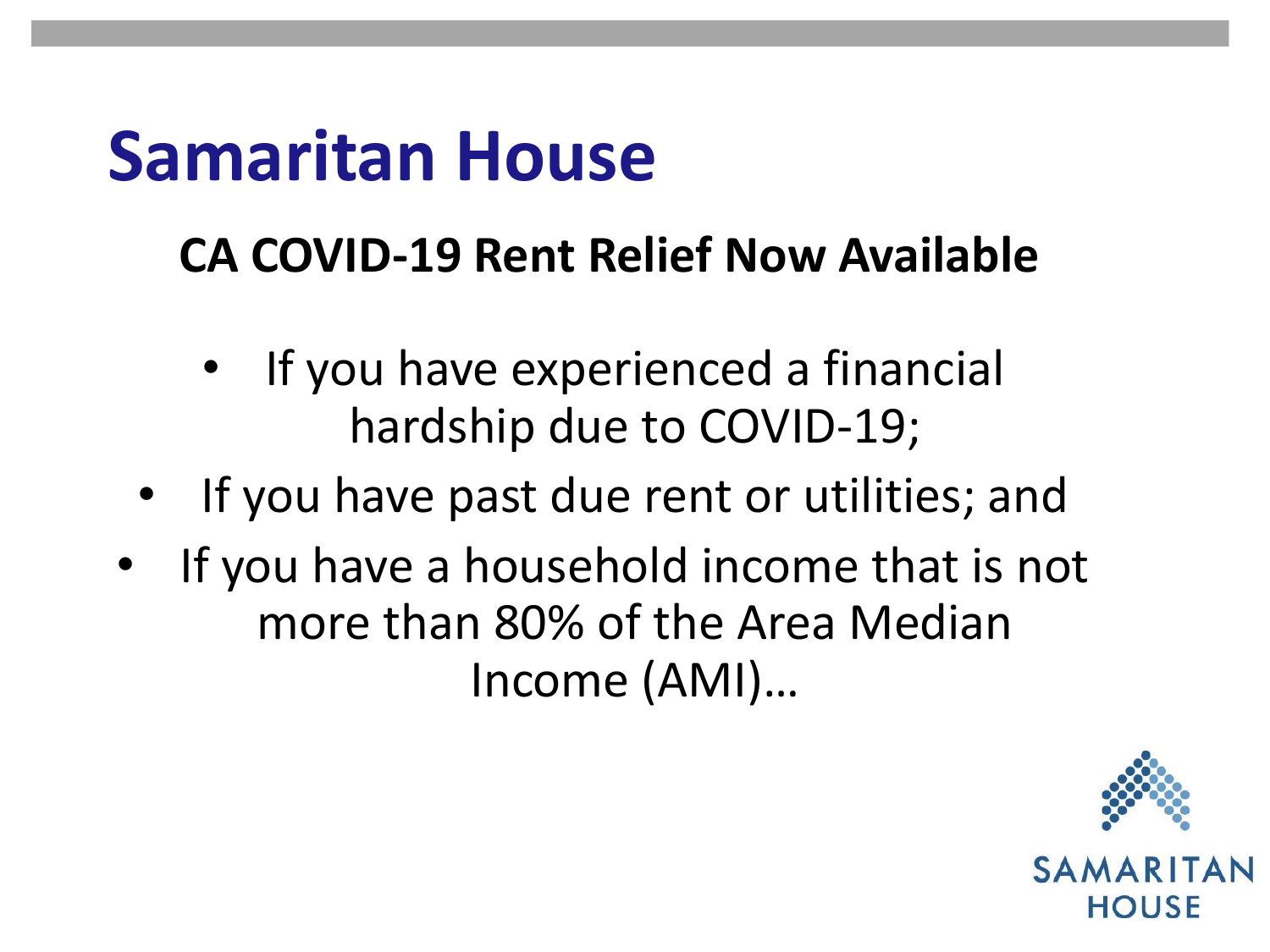#### **CA COVID-19 Rent Relief Now Available**

You may be eligible to receive help from the State of California by applying directly to Local Initiatives Support Corporation, also known as LISC.

Renters and Landlords can verify eligibility immediately by visiting **HousingIsKey.com** or calling **833-430-2122**.

Samaritan House is one of several local partners to assist with applying for state funds. For HousingIsKey.com help only, please call us at **650-798-4820**